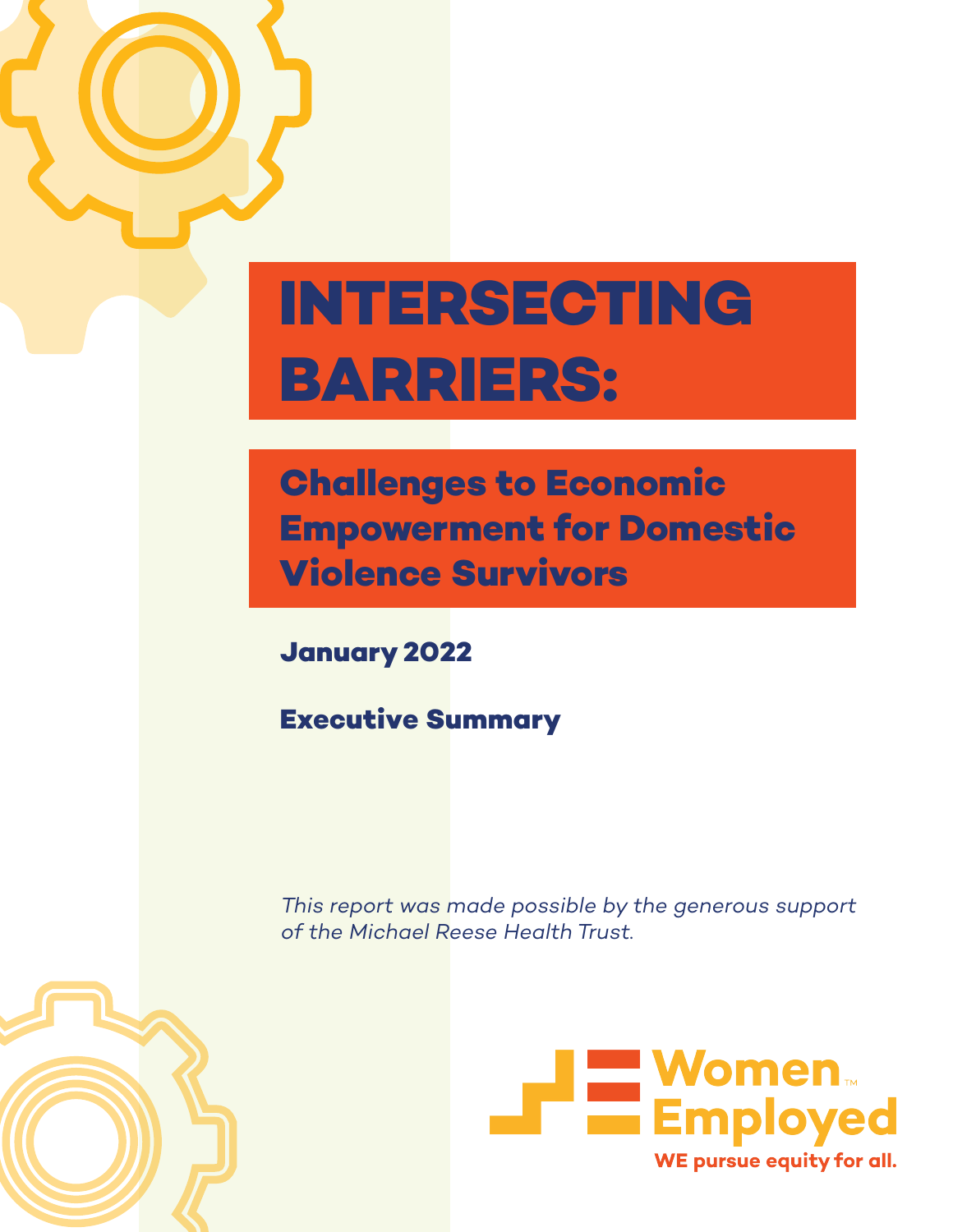## **Executive Summary**

While domestic violence affects thousands of Chicagoans every year, there is often limited focus on the impact of economic insecurity on survivors, and little research on their economic and employment needs. This report seeks to better understand the barriers to economic independence for survivors of domestic violence, and more specifically, to living wage jobs by gathering the insights and experiences of survivors, domestic violence advocates, and workforce development professionals.

This report draws on an exploratory, mixed-methods study conducted in the Chicagoland area in the fall of 2021, utilizing data from online surveys, focus groups, and interviews with participants from three constituencies: domestic violence survivors (49 survey respondents, 5 interviews), domestic violence advocates (87 survey respondents, 28 in focus groups, from 9 different organizations), and workforce development professionals (35 survey respondents, 15 in focus groups, from 14 different organizations). WE recruited participants through networks of domestic violence providers, workforce development organizations, and social media, providing stipends for participation.

## **Key Takeaways:**

An overarching takeaway from this study was **how intersecting the various economic and employment needs are for domestic violence survivors**: from basic income, housing, and transportation to safety and child care, these needs were magnified by the ongoing economic and psychological effects of trauma. It is notable that similar issues were identified as barriers to economic empowerment for survivors whether they are employed, unemployed, or attending school or job training programs. The issue cannot be oversimplified to a lack of financial literacy when many of these survivors' needs are unmet because of the challenges of current economic and social safety net systems. These systems make it difficult for survivors to make ends meet, from the lack of quality jobs with living wages to bureaucratic hurdles in receiving social services.

**Many survivors are focused on immediate, fundamental needs such as safety and having a roof over their heads, and the accumulation of unmet needs makes it difficult to find work or access social services.** Housing and transportation are huge challenges for survivors who are often left with no finances, legal documents, or permanent housing upon leaving their abusive situation. These challenges are magnified by the ongoing mental health issues caused by the trauma of abuse which leaves them overwhelmed and exhausted. Without these basic needs met, survivors do not have the resources or mental space to successfully apply for most jobs (or even job training). Given the diversity of the Chicagoland area, issues facing survivors who are immigrants (and particularly those who are undocumented) were frequently raised, including language access, documentation, eligibility for work and social services, and on-the-job harassment.